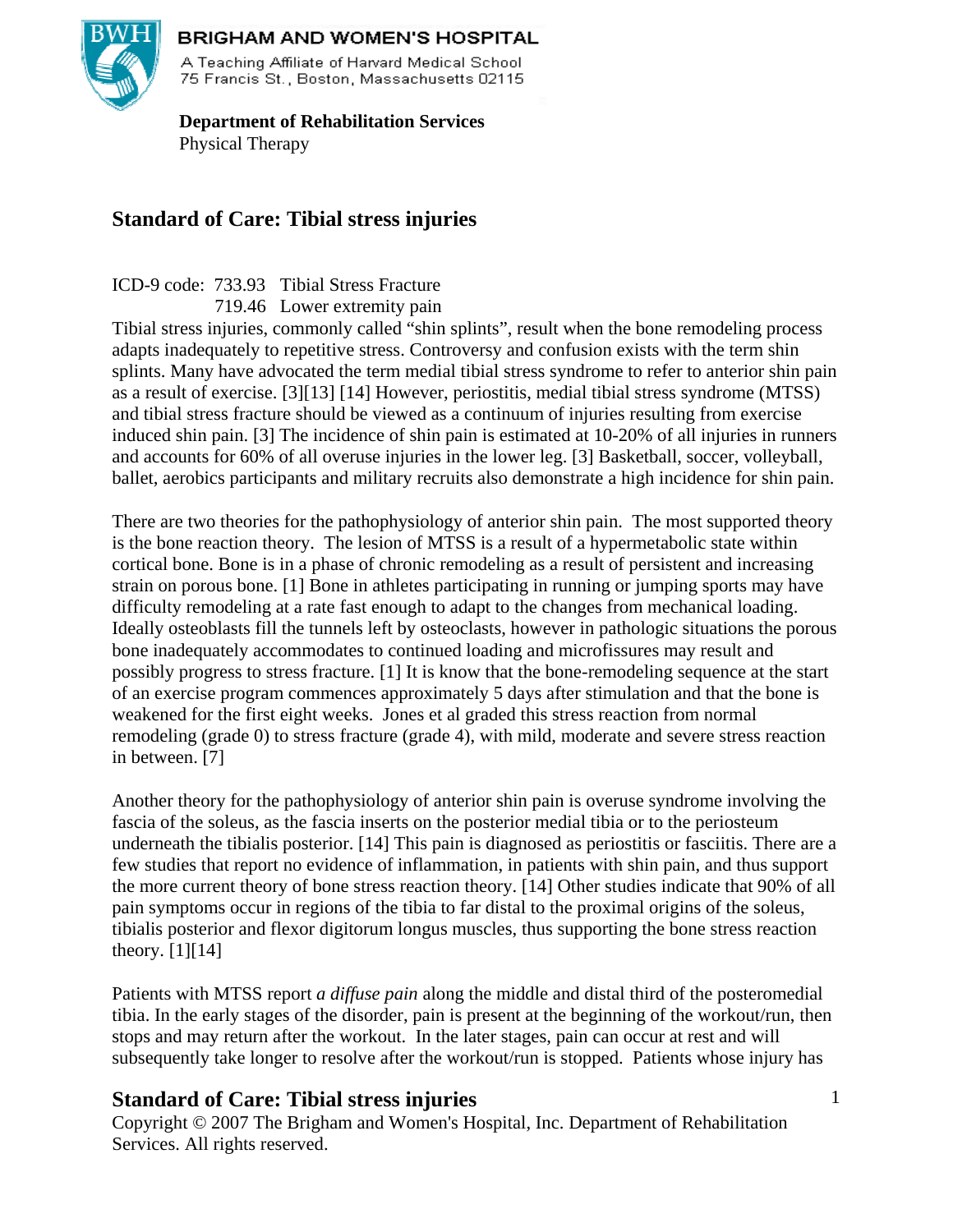progressed to stress fracture will have *a focal pain* along the middle to distal third of the posteromedial tibia. [3] The pain may begin insidiously, not just with running, intensify with training and persist at rest, even with sleep. Anterior cortex fractures are more typical in jumping athletes and are particularly prone to nonunion and progression to complete fracture. These fractures are typically located anteriolateral and at the midtibia. [3]

### **Indications for Treatment:**

- Pain
- Antalgic gait
- Impaired functional mobility- impaired running, jumping or sports participation

### **Contraindications / Precautions for Treatment:**

If fracture is suspected the patient should be assessed by their physician and or referred to an orthopedist for fracture management.

See modality standards for contraindications/precautions for use of modalities with fracture.

### **Examination:**

**Medical History:** Complete review of medical history questionnaire (ambulatory evaluation), and medical history in hospitalized computer system record/ LMR. Review of diagnostic imaging in LMR or centricity and/or operative notes in LMR should also be examined. Triple phase bone scans are typically positive within 3 days of symptom onset and are highly sensitive (between 84% and 100%) for tibial stress injury. Plain xrays are typically normal. MRI will detect tibial stress fracture and can pick up acute bone stress (medullary edema) and or periostitis. [1][3][6][8][10]

**History of Present Illness**/ **Social History:** Questions regarding the onset of pain (acute or gradual), location of pain (only in the leg vs. symptoms which may have proximal spine etiology), focal or diffuse (fracture vs. periositis / MTSS), and what activities bring on the pain and at what point during the activity does the pain occur (may rule out muscle-tendon pathology, or chronic exertional compartment syndrome) should be asked. Intrinsic factors and extrinsic factors leading to injury should be considered including:

### **Extrinsic factors: [**3]

- 1) Training Methods: abrupt increases in frequency, duration, intensity or changes in technique of workout (i.e., over-striding) may lead to increased loads and tibial stress.
- 2) Surfaces: type and incline of training surfaces can influence tibial stress and strain. Stairs, sloped/banked, curbs and irregular surfaces such as grass, sand and gravel will increase strain. Athletes should vary surfaces and avoid abrupt changes.
- 3) Footwear: shock absorption is the most important characteristic of sneakers. Shoes should be replaced every 350-450 miles.

#### **Intrinsic factors:**

1) Previous injury or inadequate rehabilitation from another injury.

# **Standard of Care: Tibial stress injuries**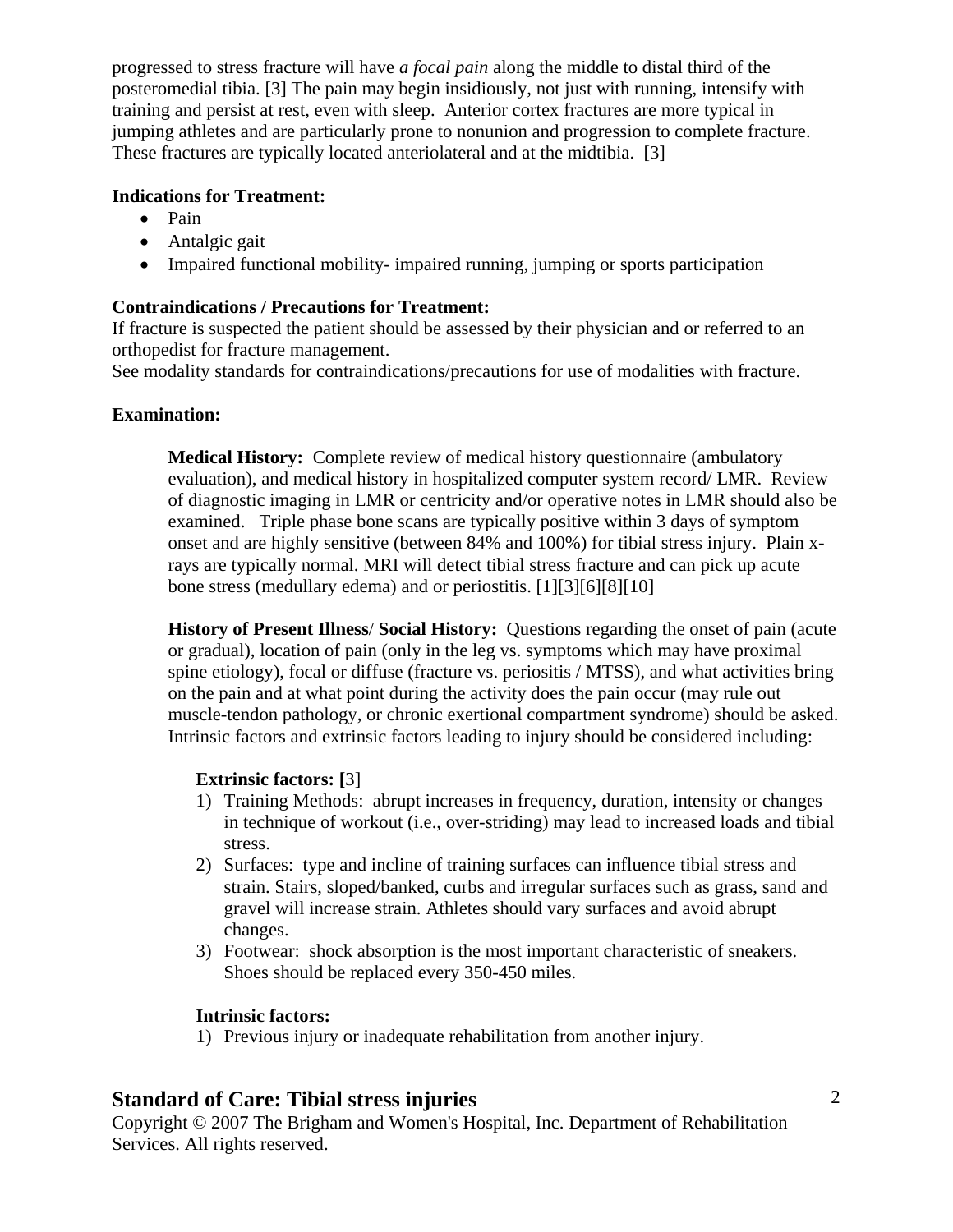- 2) Low bone mineral density. The incidence of stress fractures increases in females who have menstrual disturbances. Amenorrhea, osteoporosis and disordered eating have been linked to fractures. Lower estrogen levels may contribute to decreased bone mineral density, accelerated remodeling and increased calcium excretion.
- 3) Poor nutrition/ eating disorders will contribute to inadequate calcium intake and amenorrhea.

**Medications:** Nonsteroidal anti-inflammatory drugs may be helpful. However, some authors have reported NSAIDs slow the bone healing response and should be avoided. These authors recommend acetaminophen. [3][6][10] Patients may also undergo anesthetic injections. These medications will not alter the course of the disorder but will treat secondary inflammatory processes. Female athletes with menstrual disturbances may regulate estrogen levels with oral contraceptives. There are conflicting results regarding the impact of contraceptive pills and bone mineral density and the incidence of stress fracture. [6]

### **Examination:**

**Palpation:** Palpation of the tibia is critical for differential diagnosis. Diffuse tenderness along the posterior medial tibia to the middle and distal third is the hallmark of MTSS. Focal or local tenderness at the posteriormedial margin of the tibia near the middle and distal thirds of the bone are a sign of tibial stress fracture. It should be noted that there could be multiple sites of fracture in the same limb. The area of focal tenderness should be able to be covered by a single finger (or a pencil), if a stress fracture is suspected. Tenderness to the anteriolateral margin of the midshaft would be suspicious for anterior cortex fracture. Palpable callous, swelling or erythema in the area may indicate a stress fracture. Pain with percussion or vibration can also indicate a fracture. Percussion and vibration maneuvers have a low sensitivity (50%) but have a high specificity in diagnosing stress fracture from MTSS. [1][6][10]

**Observation:** Inspection of entire lower leg should be done to note areas of focal deformity, swelling or redness. Footwear should also be inspected for wear patterns.

**Special testing:** Tuning fork test can be performed if stress fracture is suspected. [10] Navicular drop can be measured to determine the amount of medial longitudinal arch loss. Yates et al also describe a foot posture index (FPI) that is an observational test that determines whether a foot is in a pronated, supinated or neutral position based on 8 parameters. The intra and inter tester reliability data is good ranging from 0.73-0.87 to 0.66 to 0.78 respectively. [11][14]

**ROM:** Ankle ROM is typically unaffected with MTSS and/ or stress fracture. However in some studies decreased dorsiflexion is associated with increased pronation. Testing should be done with both the knee extended and flexed, and the ankle in subtalar joint neutral to determine differences in flexibility between the soleus and gastrocenimius. [4]

**Posture:** The anatomic characteristics that can predispose patients to tibial stress injury include hindfoot varus and forefoot varus, both lead to excessive subtalar pronation.

### **Standard of Care: Tibial stress injuries**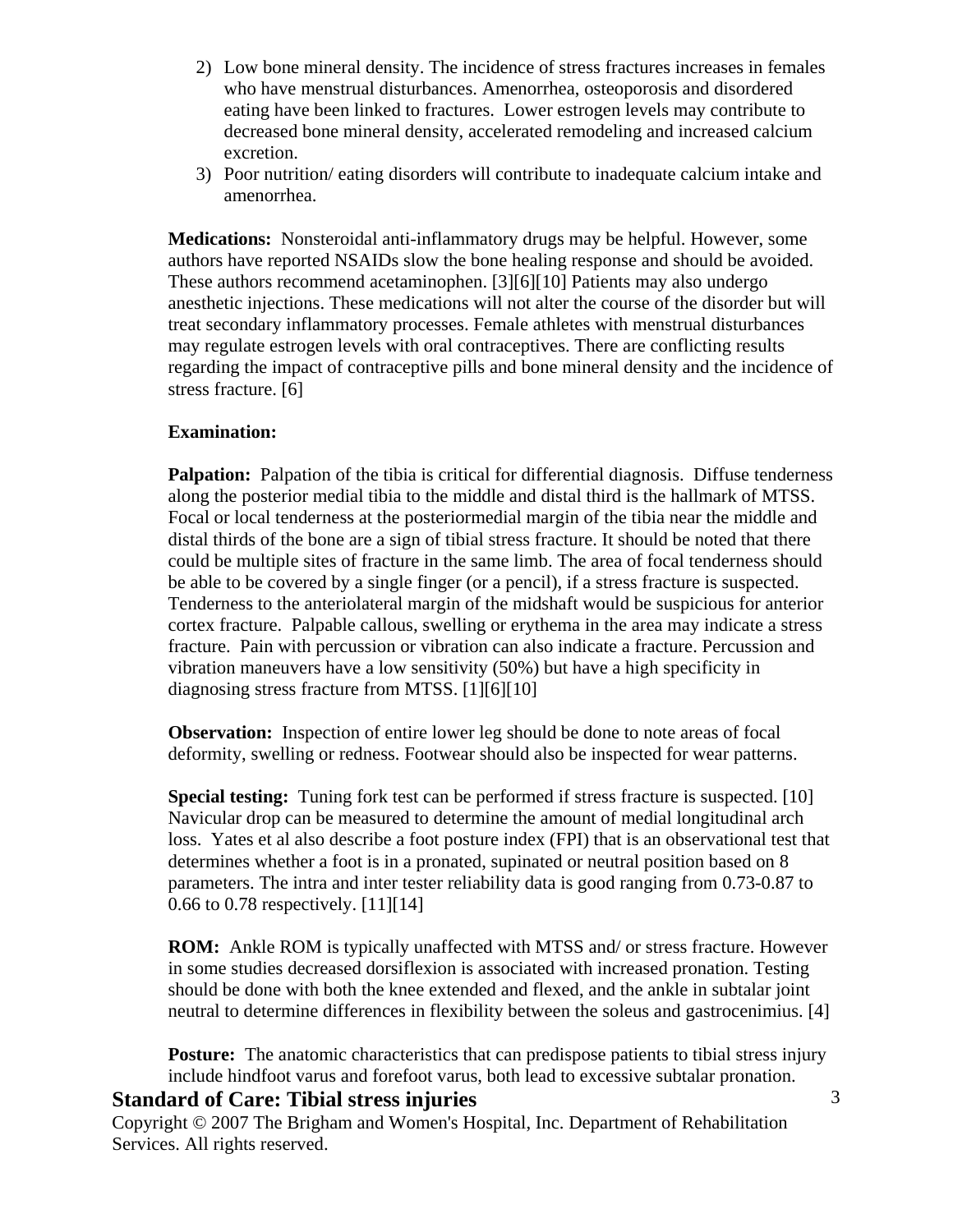Excessive subtalar pronation creates an increase stress generated by the soleus. Thereby causing a "bowing" of the tibia. Increased stress at the soleus fascial origin medially can be transmitted to underlying bone (tibia) by Sharpey's fibers inciting a maladaptive remodeling sequence. Other anatomic considerations are genu varum, pes planus, external rotation of the hip, and leg length discrepancy. [1][3][4][14]

**Muscle testing:** Lower extremity screening for muscle strength impairments should be noted by manual muscle testing or resisted isometric testing. However, specific notation of ankle strength and intrinsic foot strength are important. Some studies have linked weak intrinsic foot muscles and larger extrinsic anti-pronatory muscle weakness to timing or velocity problems with pronation during dynamic gait analysis. Appropriate subtalar joint pronation is an integral component in the absorption of joint reaction forces during gait. It has been demonstrated that foot weakness and not lack of dorsiflexion is the more likely reason for an increased pronated foot position. [3]

**Functional testing:** Having the patient run or hop/jump may be the most helpful test to elicit the pain, especially if there is no pain at rest. If a patient cannot hop five times it has been reported this is suggestive of a stress fracture. [8] [10]

**Gait analysis:** Note assitive devices, antalgia, stride length, and stance time. Assessment of gait during running and ambulation should be noted. It is important to note dynamic foot postures verses static postures already assessed during the postural analysis. [4]

Pain: Use of the VAS scale and body charts that document changes in intensity and location of pain at rest and with functional activities.

**Screening:** Both lower extremities: hip, knee and ankle as well as lumbar spine should include ROM and neurological examination to rule out other causes of lower extremity leg pain.

### **Differential Diagnosis:** [1][2][3][5][6][14]

- Compartment syndromes are the most common problem confused with tibial stress injuries. This is determined by direct anterior compartment pressure measurements immediately after exercise. Distal numbness or dysesthesias may be present. Abnormal pressures are 25-35 mm Hg post exercise or 20mm Hg at rest. The physical exam at rest is normal.
- Tibiofibular synostoses.
- Bone tumors.
- Bursitis or tendonitis. Pes anserine bursitis: pain will be proximal and medial: the bursa does not over lap with the region of tibial MTSS or fracture. Anterior tibialis tendonitis: pain is anterior lateral.
- Infection: Osteomylitis, cellulitis.
- Musculotendinous injuries, sprain, strain or tears.
- Lumbar radiculapathy
- Thrombophlebitis or vascular claudication.

# **Standard of Care: Tibial stress injuries**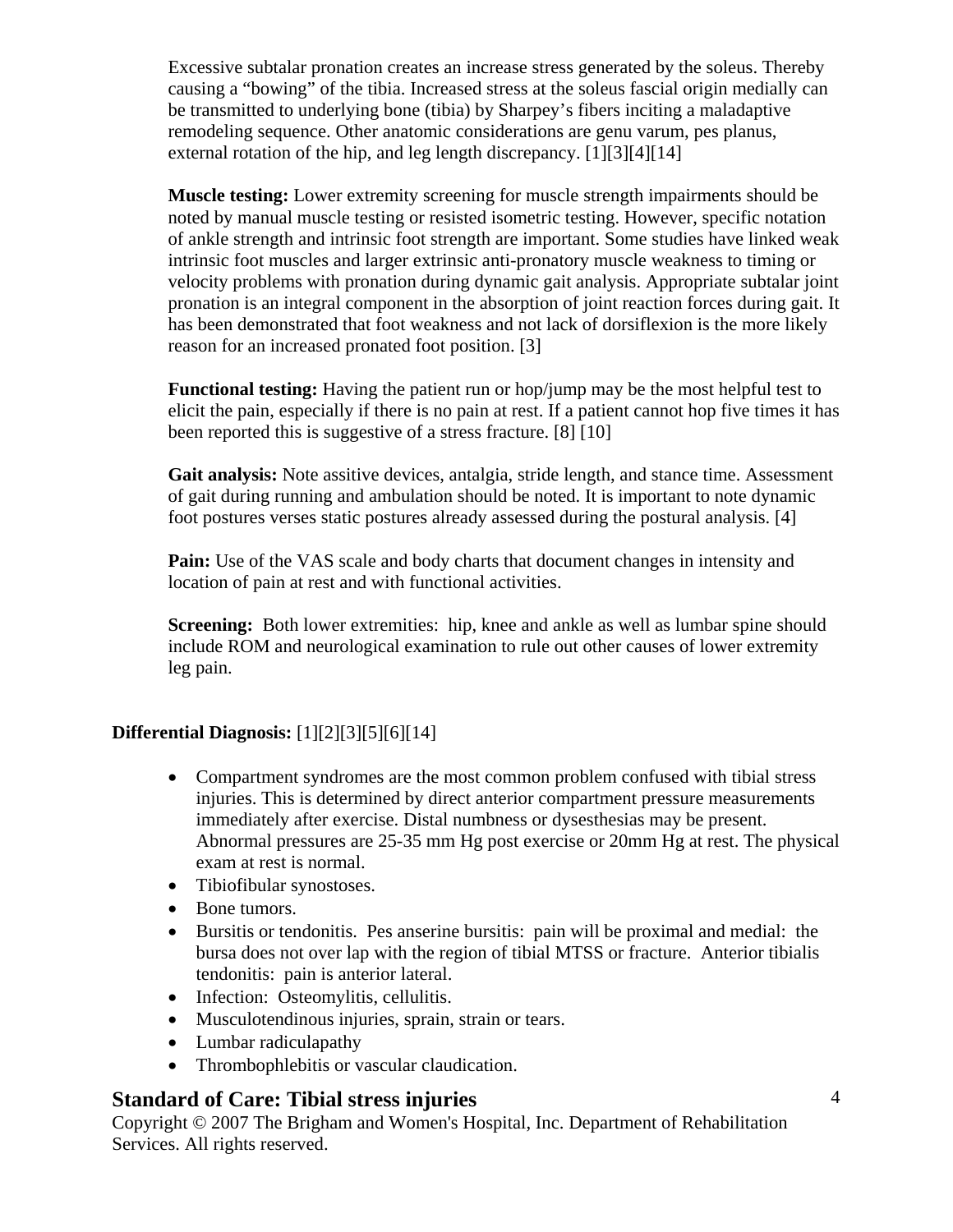• Nerve entrapments: superficial peroneal nerve, deep peroneal nerve and/or the sural nerve can be entrapped.

### **Problem List:**

- Increased pain
- Impaired functional mobility: running, jumping or sports participation
- Impaired gait: biomechanics
- Impaired knowledge regarding preventative training methods, footwear, proper nutrition pain management techniques and home therapeutic exercise program
- Impaired muscle performance
- Impaired range of motion

### **Prognosis:**

The recovery time for periostitis or medial tibial stress syndrome is three to four weeks. Patient with stress fractures typically resume unprotected activities in 4-6wks and impact activities in 2-3 months. Adequate healing and the resolution of symptoms determine the rate at which the resumption of activities occurs with the impact activity. [1][10]

### **Goals:**

- Non- antalgic gait and return to pain free sports/recreational activities in 8wks.
- Full ankle, knee and hip range of motion in the painful limb equal to the nonpainful limb or within normal limits in 4wks.
- Patients will be independent with training methods, footwear use including orthosis, proper nutrition, and progressed home/gym therapeutic program in 8wks.
- Increased strength all impaired muscle groups to 5/5 manual muscle testing in 6wks.

# **Age Specific Considerations:**

Bone density must be considered in the adolescent, postmenopausal women and in the female athlete. Growing adolescents require adequate calcium (1500mg) and vitamin D 400mg/day. The female athlete triad of amenorrhea, osteoporosis and anorexia contribute to decreased density. [2, 8][10]

### **Treatment Planning / Interventions**

| <b>Established Pathway</b>  | yes, see attached.     | <u>_X</u> _ No |
|-----------------------------|------------------------|----------------|
| <b>Established Protocol</b> | $X$ yes, see attached. | No.            |

### **Interventions most commonly used for this case type/diagnosis...**

### **Acute:**

• Rest: Removal of the inciting stress is the key to treatment- including avoiding the activity that provokes the symptoms. If the removal of the activity does not result in

# **Standard of Care: Tibial stress injuries**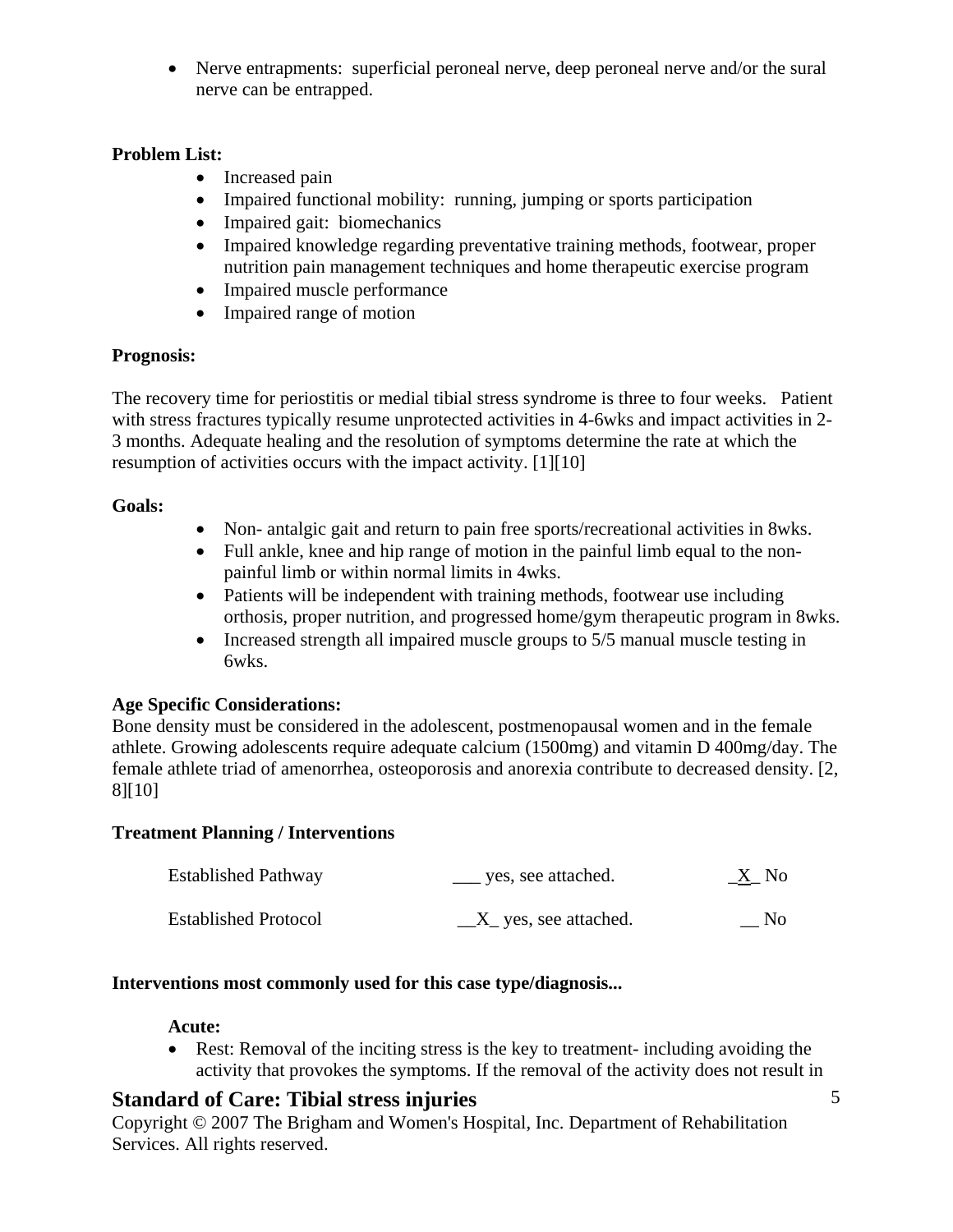pain free ambulation, then short-term crutches or cane is required to correct antalgic gait. If the injury has progressed to stress fracture then the patient will be non-weight bearing on crutches for up to 6 weeks. The patient may also be splinted in a pneumatic boot. It is rare that complete casting is necessary. [1]

- Aerobic fitness can be maintained with cross training with non-weight bearing methods (i.e. swimming or pool running and/or biking). [3]
- Modalities: Ice is the optimal modality. Phonophoresis, Iontophoresis and whirlpool baths may be used, however, care should be taken around bone especially if the injury has progress to fracture- see contraindications/precautions for modality chosen. [3, 10]
- Therapeutic massage may be an adjunct to therapy to decrease pain, however it will not directly influence the bone-stress reaction. [3]
- Stretching program: Patients should stretch in non-weight bearing positions acutely to diminish loading the tibia. Do not stretch or strengthen the lower extremity excessively because exercise may exacerbate stress to the tibia. However any pelvic, hip or knee impairments, which contribute to gait/running dysfunction should be addressed. [1][3]
- Biomechanical correction: Orthoses designed to correct pes planus, hind foot varus or forefoot varus should be fabricated.[4][9]
- Education: Correction of training errors, and improper footwear.

### **Sub-Acute**:

- Gait progression from crutches to full weight bearing. Once pain free ambulation is achieved resumption of training can begin with 50% intensity. Intensity may be increased weekly by 10% as long as the patient remains asymptomatic.[3]
- Cross training should be used to allow adequate recovery time from running and jumping activities.
- Strengthening and stretching the anterior and posterior compartment. Any impairment noted in the pelvis, hip, knee and foot should also be addressed.
- The therapist should address education regarding correct running or sports technique or the patient should be referred to a coach/pro.
- Please see tibial stress fracture rehabilitation protocol for specific functional activity progression for runners. Practice sessions should not be initiated until the functional rehabilitation is successfully completed.

### **Frequency & Duration:**

The duration of treatment can be as long as 6-8wks based on fracture healing. Frequency can be as little as once a week if the patient is limiting weight bearing and performing self-management of pain verses up to three times per week if modalities that need to be administered by the physical therapist (iontophoresis, or phonophoresis) are chosen.

# **Patient Education:** [3][8]

Prevention is the best management for stress injury. Running should be on a level, moderately firm surface. Changes in intensity, activity and terrain should be implemented gradually. Mileage should not be increased by more than 5-10% weekly. Ensure adequate nutrition and calcium intake (1,500mg/day for female athletes). Use of a multi-vitamin with vitamin D. Footwear with adequate shock absorption should be worn and replaced as needed. If athletes are participating

# **Standard of Care: Tibial stress injuries**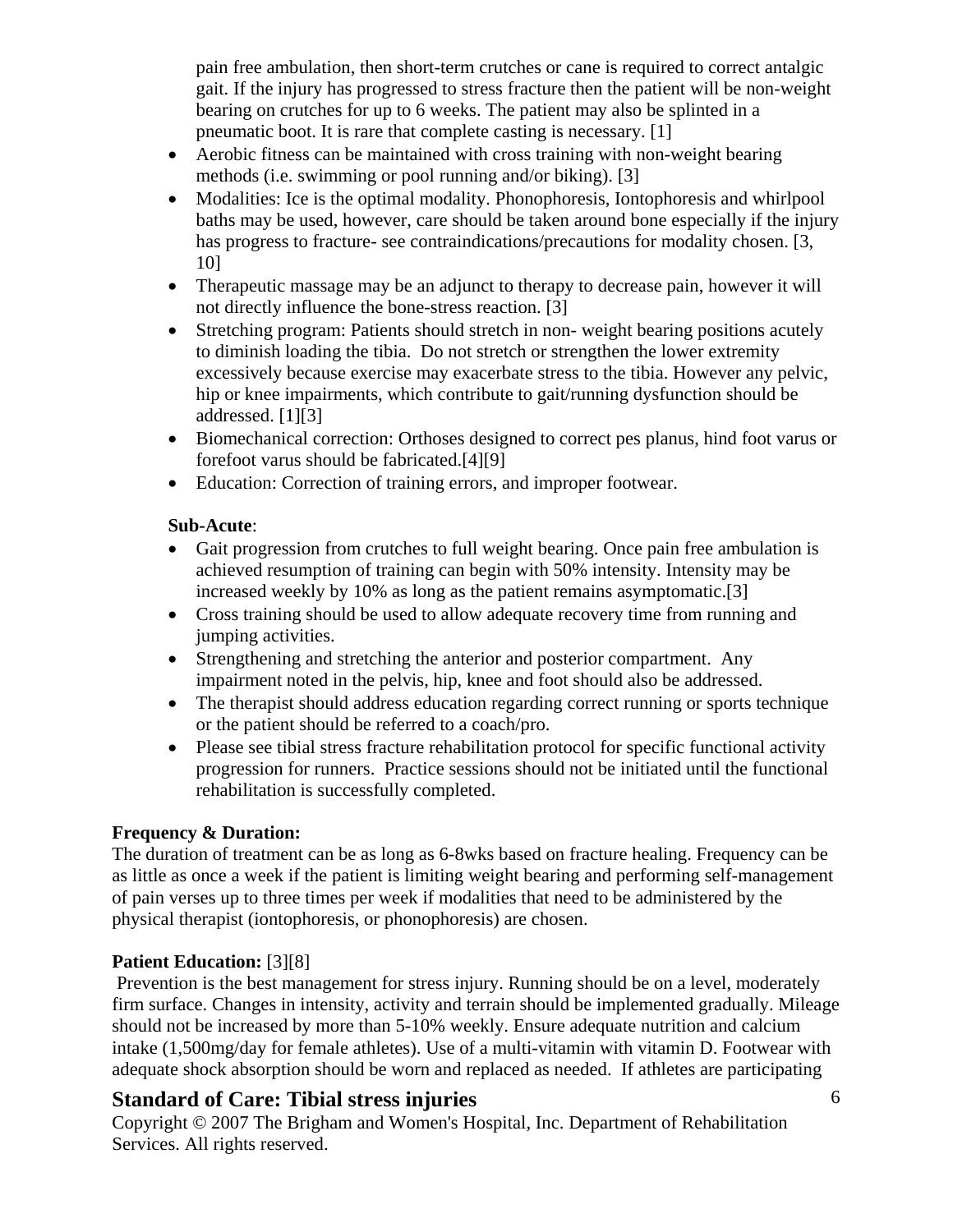on organized sports teams, communication between coaches can be critical to ensure training errors are corrected.

#### **Recommendations and referrals to other providers**:

Referral to an Orthopedist should be made if a fracture is suspected for management. Referral to a Podiatrist or Orthotist for the fabrication of an orthotic can be made if biomechanical impairments are found. A referral to an Endocrinologist or Primary care physician for the treatment of a menstrual dysfunction can be made. A Nutritionist may be needed for optimal calcium /calorie intake for athletics. Psychologist/psychiatrist referral for eating disorder intervention may be required.

#### **Re-evaluation / Assessment:**

**Standard Time Frame:** Re-evaluation is every 30 days or sooner if status change occurs.

**Other Possible Triggers**: Change in signs or symptoms or new trauma.

#### **Discharge Planning:**

#### **Commonly expected outcomes at discharge:**

After a period of rest, activity modification, and gradual resumption of training, most athletes can return to pre injury levels of activity.

#### **Transfer of Care:**

Surgical options are limited and rare, however some stress fractures can progress to nonunion and require fixation. Posterior fasciotomy can also improve symptoms in severe cases by reducing the pull of the soleus. Cauterization of the periosteum is also an option when conservative management fails. [1][3][12][15]

#### **Patient's discharge instructions:**

Continue with home progressed therapeutic exercise program. Patients should use orthotics as instructed for all sports/running activities. Running shoes should be changed every six months to 350-450 miles. Some sources state that shock absorption in sneakers can be decreased by 55% after 500 miles. [9] Modifications to training, intensity, methods, surfaces and techniques should be implemented. Patients should follow up with their physician if symptoms re-occur.

#### **Written by: Amy Butler, PT 2/1/05**

**Reviewed by: Amy Jennings. PT 2/16/05** 

 **Kenneth Shannon, PT 3/16/05** 

 **Ethan Jerome, PT 4/06 Revised: Amy Butler, 4/06** 

#### **Standard of Care: Tibial stress injuries**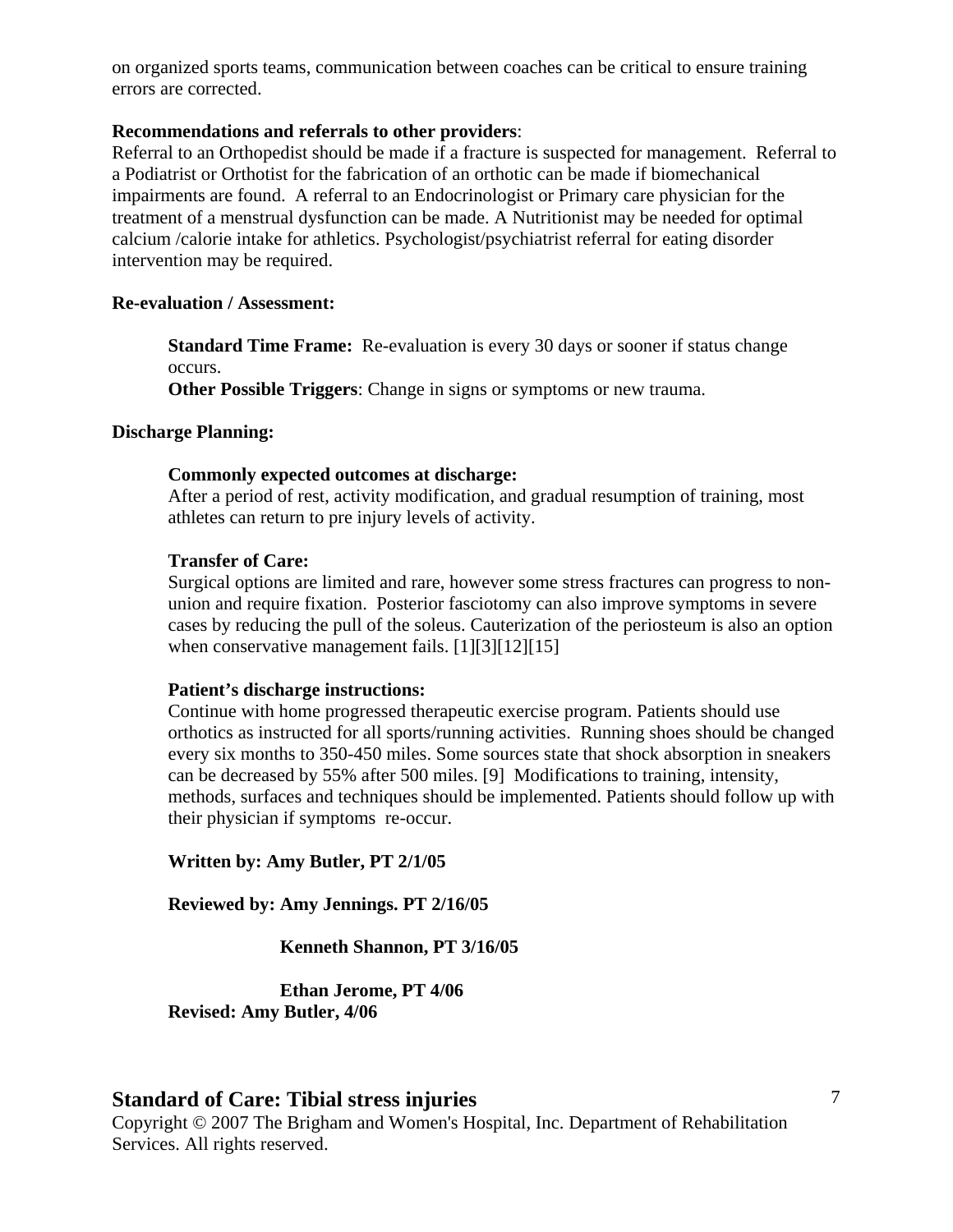### **Bibliography / Reference List**

[1] Beck BR. Tibial stress injuries. An aetiological review for the purposes of guiding management. Sports medicine (Auckland, N.Z.) 1998 Oct;26(4) 265-279

[2] Bennett JE, Reinking MF, Pluemer B, et al. Factors contributing to the development of medical tibial stress syndrome in high school runners. The Journal of orthopaedic and sports physical therapy 2001 Sep;31(9) 504-510

[3] Couture CJ, Karlson KA. Tibial stress injuries: decisive diagnosis and treatment of 'shin splints'. Physician and Sportsmedicine 2002 51-2; Jun;30(6) 29-36

[4] Finestone A, Giladi M, Elad H, et al. Prevention of stress fractures using custom biomechanical shoe orthoses. Clinical orthopaedics and related research 1999 Mar;(360)(360) 182-190

[5] Hargens AR, Mubarak SJ. Current concepts in the pathophysiology, evaluation, and diagnosis of compartment syndrome. [Review] [28 refs]. Hand clinics 1998 Aug;14(3) 371-383

[6] Hutchchinson, Mark R. MD, Cahoon SM, Atkins TM. Chronic Leg Pain: Putting the Diagnostic Pieces Together. The Physician and Sportsmedicine 1998 July 1998;Vol 26(No 27)

[7] Jones BH, Harris JM, Vinh TN, Rubin C. Exercise-induced stress fractures and stress reactions of bone: epidemiology, etiology, and classification. Exercise and sport sciences reviews 1989 ;17 379-422

[8] Metzl JA, Metzl, Jordan D., MD. Shin Pain in an adolescent soccer player: A case-based look at "shin splints". Contemporary Pediatrics 2004 September 1, 2004.

[9] Pribut, Stephen M., D.P.M. A Quick Look at Running Injuries. Podiatry Management 2004. January 2004. 57-68

[10] Reeser JC. Stress Fracture. Physical Medicine and Rehabilitation 2004. October 1, 2004

[11] Scharfbillig R, Evans AM, Copper AW, et al. Criterion validation of four criteria of the foot posture index. Journal of the American Podiatric Medical Association 2004 Jan-Feb;94(1) 31-38

# **Standard of Care: Tibial stress injuries**